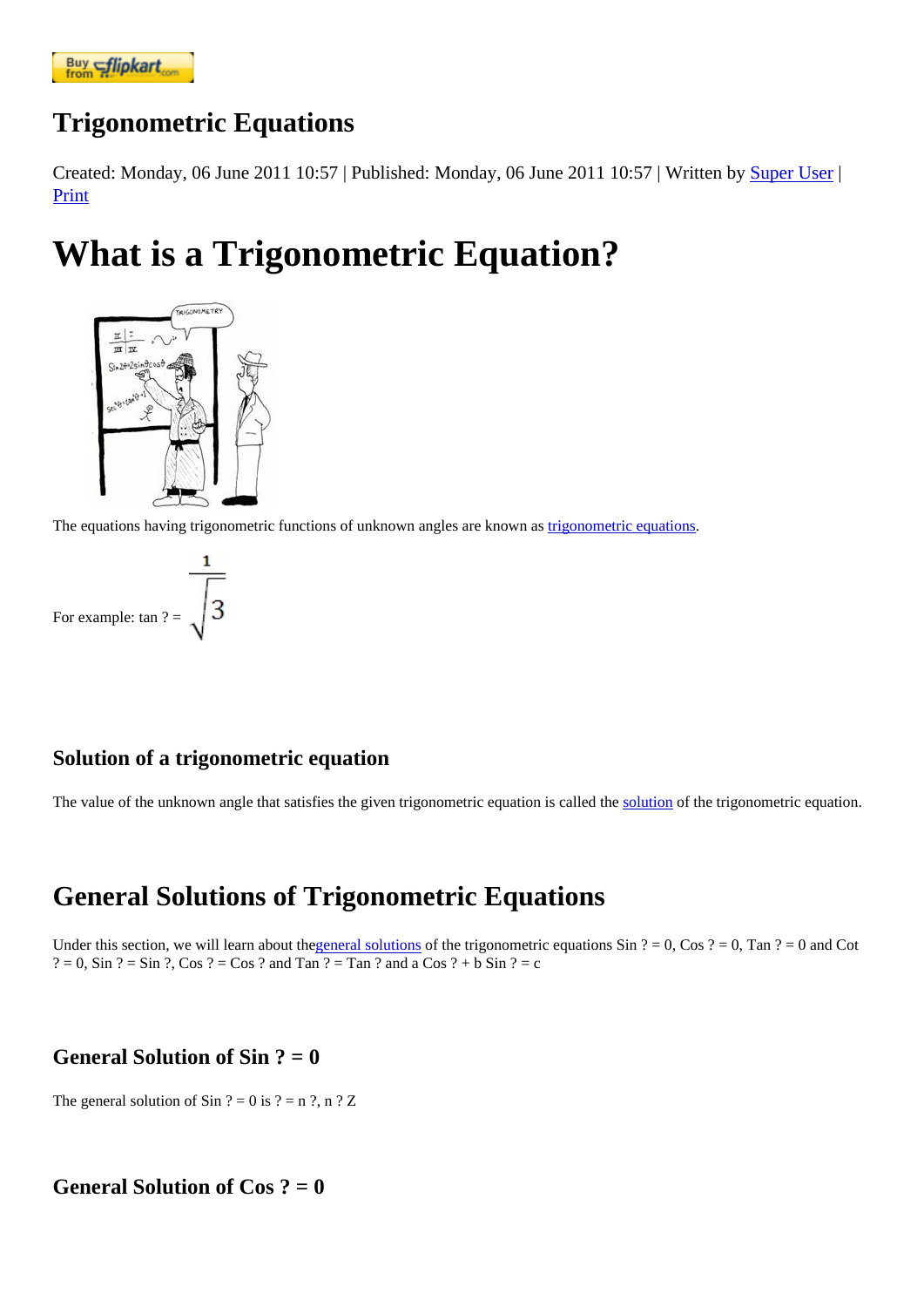The general solution of Cos ? = 0 is ? =  $(2n + 1) \frac{\Pi}{2}$ , n ? Z.

#### **General Solution of Tan ? = 0**

The general solution of Tan  $? = 0$  is  $? = n$  ?, n ? N.

#### **General Solution of Cot ? = 0**

The general solution of Cot ? = 0 is  $(2n + 1)\frac{\Pi}{2}$ , n ? Z.

#### **Important Note:**

As we have discussed the general solution of 4 trigonometric ratios out of 6.

#### **General Solution of Sec ? = 0**

Since Sec ? ? 1, or Sec ? ? -1

Therefore, Sec  $? = 0$  does not have any solution.

#### **General Solution of Cosec ? = 0**

Since Cosec ? ? 1, or Cosec ? ? -1 Therefore, Cosec  $? = 0$  does not have any solution.

#### **General Solution of Sin ? = Sin ?**

 $? = n ? + (-1)^n n ?$ , n ? Z

The equation Cosec ? = Cosec ? is equivalent to Sin ? = Sin ?. Thus, Cosec ? = Cosec ? and Sin ? = Sin ? have the same general solution.

#### **General Solution of Cos ? = Cos ?**

 $? = 2 n ? \pm ?$ , where n ? Z. The equation Sec ? = Sec ? is equivalent to Cos ? = Cos ?. Thus, Sec ? = Sec ? and Cos ? = Cos ? have the same general solution.

#### **General Solution of Tan ? = Tan ?**

 $? = n ? + ?$ , n ? Z